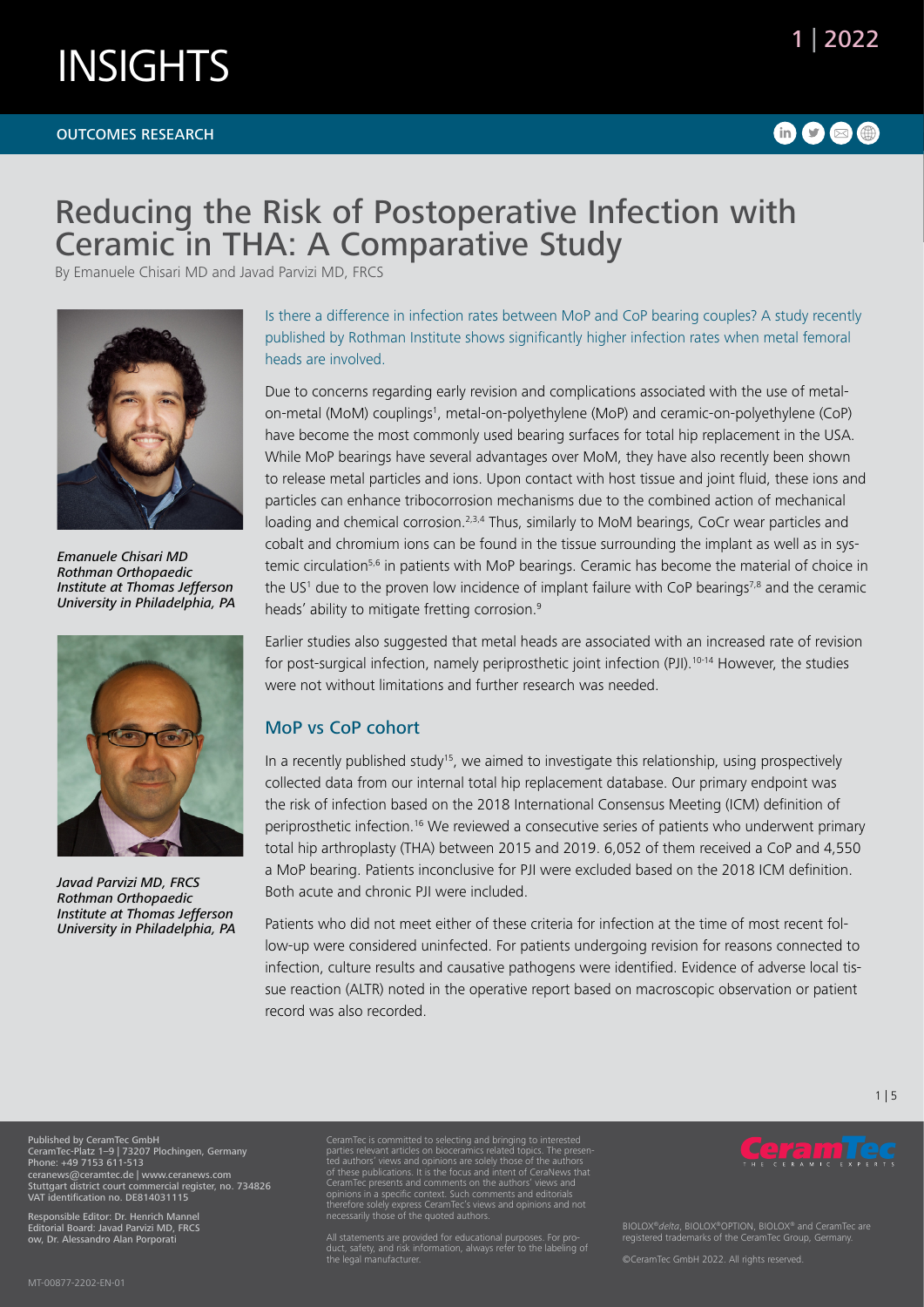#### OUTCOMES RESEARCH

### $\bullet$  000

The statistical analysis consisted of descriptive statistics, univariate analysis, and regression modeling. Compared to the CoP patient cohort, the MoP cohort was older, included more females, had a higher body mass index, and was more commonly affected by comorbidities.

#### Four times more reinfections with MoP

The most important finding was the significantly higher rate of PJI in patients receiving MoP implants compared to CoP (2.40% vs 1.64%). This association remained significant when adjusted for confounders including age, sex, BMI, and Charlson Comorbidity Index. While we did not find a significantly higher rate of reinfection within one year of revision, after the first year, patients initially treated with MoP showed reinfection rates that were almost four times higher than those seen in CoP patients (12.6% vs 3.6%, p=0.031). This finding is consistent with basic science studies suggesting permanent pro-inflammatory changes promoting leukocyte recruitment to the environment surrounding prosthetic joint implants. This may be a result of the hypothesized "trojan horse" mechanism.17-19

Total revision-free survivorship ( $p=0.017$ ) and infection-free survivorship ( $p=0.006$ ) were both significantly higher in the CoP group. While rates of ALTR were similar between the groups, these findings provide strong clinical evidence that MoP implants present a higher risk for PJI than CoP implants.

#### **Chemotaxis**

The causal relationships or mechanisms of infection with metal bearings surfaces remain unclear. It is well established that the local toxicity of these metal ions is associated with ALTR, adverse reactions to metal debris (ARMD), inflammatory pseudotumors and local osteolysis.<sup>20,21</sup> Based on alterations in native host tissues and increased T-lymphocyte migration, the local and systemic toxicity of these metal ions has also been increasingly taken into focus.<sup>22-24</sup> One of the possible mechanisms considered describes that CoCr wear particles and ions released by the implant induce a pro-inflammatory response that ultimately chemoattracts leukocytes, including macrophages and neutrophils, to the surgical site. In other words, there is a "trojan horse" mechanism: the neutrophils and macrophages transport intracellular pathogens from a remote site and bring them to the prosthetic joint via chemotaxis because of specific cytokines at the site of ALTR.<sup>17-19</sup>

#### 2 | 5

Published by CeramTec GmbH CeramTec-Platz 1–9 | 73207 Plochingen, Germany Phone: +49 7153 611-513 ceranews@ceramtec.de | www.ceranews.com Stuttgart district court commercial register, no. 734826 VAT identification no. DE814031115

Responsible Editor: Dr. Henrich Mannel Editorial Board: Javad Parvizi MD, FRCS ow, Dr. Alessandro Alan Porporati

parties relevant articles on bioceramics related topics. The presen-ted authors' views and opinions are solely those of the authors of these publications. It is the focus and intent of CeraNews that CeramTec presents and comments on the authors' views and opinions in a specific context. Such comments and editorials therefore solely express CeramTec's views and opinions and not necessarily those of the quoted authors.

All statements are provided for educational purposes. For pro-duct, safety, and risk information, always refer to the labeling of the legal manufacturer.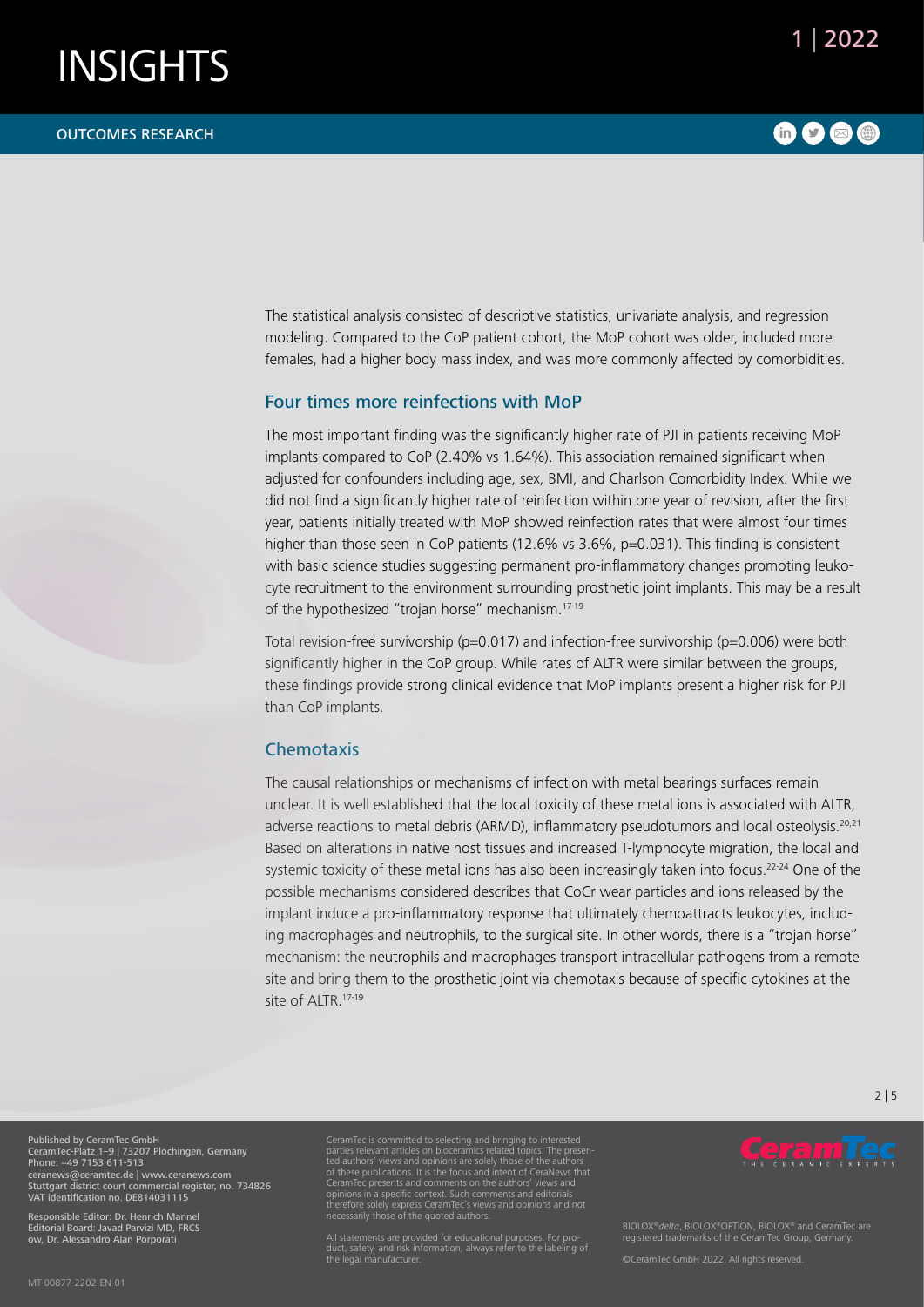

#### OUTCOMES RESEARCH

### 600®

Despite the lack of a definitive description of the biological mechanisms involved, all clinical evidence to date shows an increased risk of biological complications with metal bearings. These findings may also lead the orthopaedic community to further consider ceramic bearing surfaces for other joint replacements such as total knee arthroplasty or dual mobility hip implants. Previous data have shown that modular junctions for each of these implant types create cobalt and chromium ions.

3 | 5

Published by CeramTec GmbH CeramTec-Platz 1–9 | 73207 Plochingen, Germany Phone: +49 7153 611-513 ceranews@ceramtec.de | www.ceranews.com Stuttgart district court commercial register, no. 734826 VAT identification no. DE814031115

Responsible Editor: Dr. Henrich Mannel Editorial Board: Javad Parvizi MD, FRCS ow, Dr. Alessandro Alan Porporati

CeramTec is committed to selecting and bringing to interested<br>parties relevant articles on bioceramics related topics. The presen-<br>ted authors' views and opinions are solely those of the authors<br>of these publications. It i

All statements are provided for educational purposes. For pro-duct, safety, and risk information, always refer to the labeling of the legal manufacturer.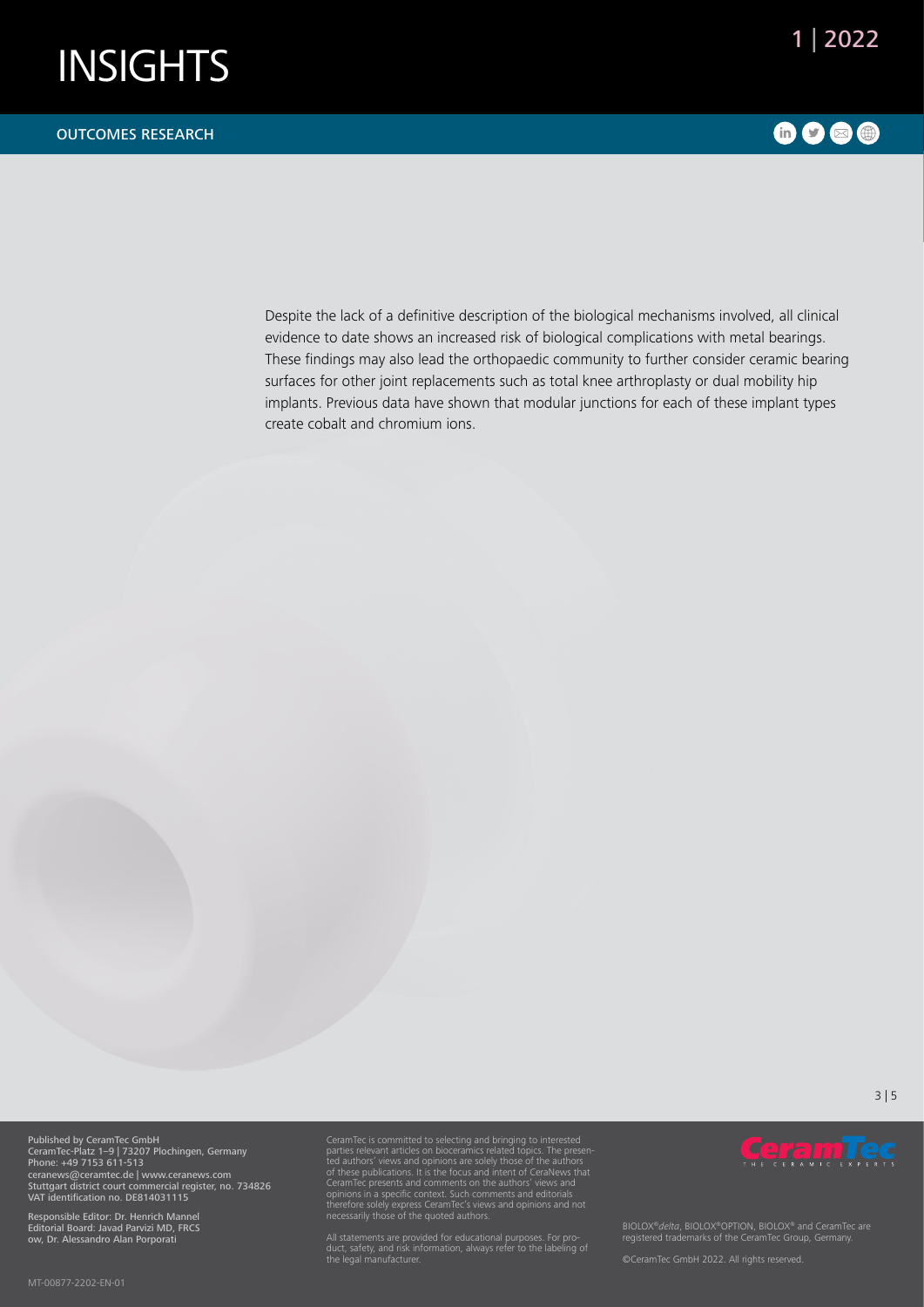#### OUTCOMES RESEARCH

## $\bullet$ 000

|  | 1. American Joint Replacement Registry (AJRR). 2021 Annual Report. Rosemont, II: American Academy of Orthopaedic<br>Surgeons (AAOS). 2021:1-121.                                                                                                                                                                                                                                             |
|--|----------------------------------------------------------------------------------------------------------------------------------------------------------------------------------------------------------------------------------------------------------------------------------------------------------------------------------------------------------------------------------------------|
|  | 2. Bijukumar DR, Segu A, Souza JCM, et al. Systemic and local toxicity of metal debris released from hip prostheses: A<br>review of experimental approaches. Nanomedicine. 2018;14(3):951-963. doi:10.1016/j.nano.2018.01.001.                                                                                                                                                               |
|  | 3. Sidaginamale RP, Joyce TJ, Bowsher JG, et al. The clinical implications of metal debris release from the taper junctions<br>and bearing surfaces of metal-on-metal hip arthroplasty: joint fluid and blood metal ion concentrations. Bone Joint J.<br>2016;98-B(7):925-933. doi:10.1302/0301-620X.98B7.37029.                                                                             |
|  | 4. Mischler S, Munoz AI. Wear of CoCrMo alloys used in metal-on-metal hip joints: A tribocorrosion appraisal. Wear.<br>2013;297(1-2):1081-1094. doi:10.1016/j.wear.2012.11.061.                                                                                                                                                                                                              |
|  | 5. Kanaji A, Orhue V, Caicedo MS, et al. Cytotoxic effects of cobalt and nickel ions on osteocytes in vitro. J Orthop Surg<br>Res. 2014;9:91. doi:10.1186/s13018-014-0091-6.                                                                                                                                                                                                                 |
|  | 6. Barlow BT, Ortiz PA, Boles JW, Lee YY, Padgett DE, Westrich GH. What are normal metal ion Levels after total hip<br>arthroplasty? A serologic analysis of four bearing surfaces. J Arthroplasty. 2017;32(5):1535-1542. doi:10.1016/j.<br>arth.2016.11.024.                                                                                                                                |
|  | 7. National Joint Registry. 18th Annual Report 2021. Surgical data to 31 December 2020. London: NJR, 2021:1-376.                                                                                                                                                                                                                                                                             |
|  | 8. Australian Orthopaedic Association National Joint Replacement Registry (AOANJRR). Hip, Knee & Shoulder Arthro-<br>plasty: 2021 Annual Report. Adelaide: AOA. 2021:1-432.                                                                                                                                                                                                                  |
|  | 9. Kurtz SM, Kocagöz SB, Hanzlik JA, et al. Do ceramic femoral heads reduce taper fretting corrosion in hip arthroplasty?<br>A retrieval study. Clin Orthop Relat Res. 2013;471(10):3270-3282. doi:10.1007/s11999-013-3096-2.                                                                                                                                                                |
|  | 10. Pitto RP, Sedel L. Periprosthetic joint infection in hip arthroplasty: Is there an association between infection and bear-<br>ing surface type? Clin Orthop Relat Res. 2016;474(10):2213-2218. doi:10.1007/s11999-016-4916-y.                                                                                                                                                            |
|  | 11. Madanat R, Laaksonen I, Graves SE, Lorimer M, Muratoglu O, Malchau H. Ceramic bearings for total<br>hip arthroplasty are associated with a reduced risk of revision for infection. Hip Int. 2018;28(3):222-226.<br>doi:10.1177/1120700018776464.                                                                                                                                         |
|  | 12. Renner L, Perka C, Melsheimer O, Grimberg A, Jansson V, Steinbrück A. Ceramic-on-ceramic bearing in total hip<br>arthroplasty reduces the risk for revision for periprosthetic joint infection compared to ceramic-on-polyethylene: A<br>matched analysis of 118,753 cementless THA based on the german arthroplasty registry. J Clin Med. 2021;10(6):1193.<br>doi: 10.3390/jcm10061193. |
|  | 13. Lenguerrand E, Whitehouse MR, Beswick AD, et al. Risk factors associated with revision for prosthetic joint infection<br>after hip replacement: a prospective observational cohort study. Lancet Infect Dis. 2018;18(9):1004-1014. doi:10.1016/<br>S1473-3099(18)30345-1.                                                                                                                |
|  | 14. Bordini B, Stea S, Castagnini F, Busanelli L, Giardina F, Toni A. The influence of bearing surfaces on periprosthetic<br>hip infections: Analysis of thirty nine thousand, two hundred and six cementless total hip arthroplasties. Int Orthop.<br>2019;43(1):103-109. doi:10.1007/s00264-018-4097-2.                                                                                    |
|  | 15. Chisari E, Magnuson JA, Ong CB, Parvizi J, Krueger CA. Ceramic-on-polyethylene hip arthroplasty reduces the risk of<br>postoperative periprosthetic joint infection. J Orthop Res. 2021. doi:10.1002/jor.25230.                                                                                                                                                                          |
|  | 16. Parvizi J, Tan TL, Goswami K, Higuera C, Della Valle C, Chen AF, Shohat N. The 2018 definition of periprosthetic hip<br>and knee infection: an evidence-based and validated criteria. J Arthroplasty. 2018;33(5):1309-1314.e2. doi:10.1016/j.<br>arth.2018.02.078.                                                                                                                       |
|  | 17. Alverdy JC, Hyman N, Gilbert J. Re-examining causes of surgical site infections following elective surgery in the era<br>of asepsis. Lancet Infect Dis. 2020;20(3):e38-e43. doi:10.1016/S1473-3099(19)30756-X.                                                                                                                                                                           |
|  | 18. Thwaites GE, Gant V. Are bloodstream leukocytes Trojan Horses for the metastasis of Staphylococcus aureus? Nat<br>Rev Microbiol. 2011;9(3):215-222. doi:10.1038/nrmicro2508.                                                                                                                                                                                                             |
|  |                                                                                                                                                                                                                                                                                                                                                                                              |

Phone: +49 7153 611-513 ceranews@ceramtec.de | www.ceranews.com Stuttgart district court commercial register, no. 734826 VAT identification no. DE814031115

Responsible Editor: Dr. Henrich Mannel Editorial Board: Javad Parvizi MD, FRCS ow, Dr. Alessandro Alan Porporati

of these publications. It is the focus and intent of CeraNews that<br>CeramTec presents and comments on the authors' views and<br>opinions in a specific context. Such comments and editorials<br>therefore solely express CeramTec's v

All statements are provided for educational purposes. For pro-duct, safety, and risk information, always refer to the labeling of the legal manufacturer.